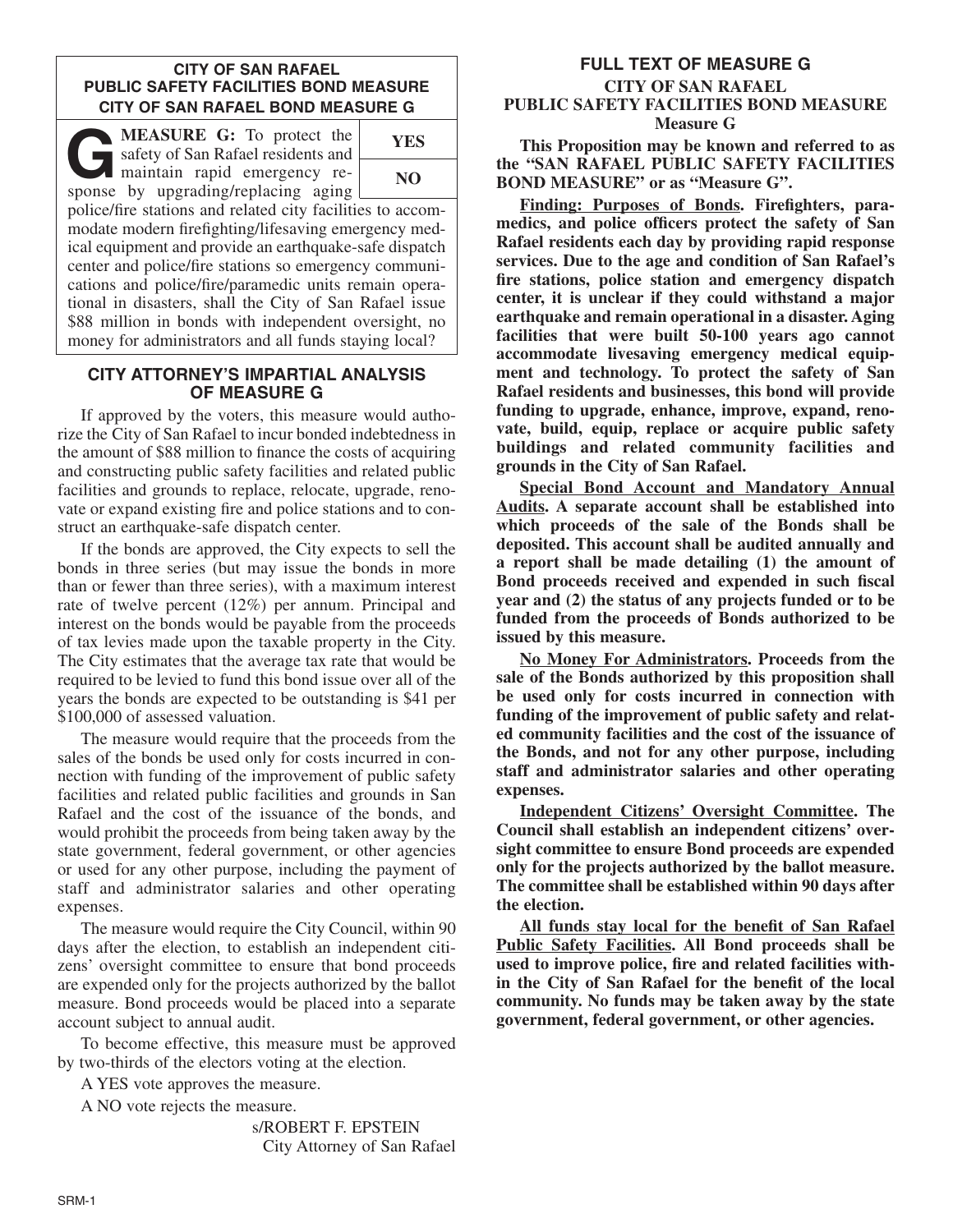#### **ACCOUNTABILITY MEASURES**

As required by Section 53410 of the Government Code, the following accountability measures are hereby made a part of the City's Bond Measure G (the "Measure"):

a) The specific purpose of the Bonds is to acquire and construct public safety facilities and related public facilities and grounds to replace, relocate, upgrade, renovate, or expand existing fire and police stations and construct an earthquake-safe dispatch center;

b) The proceeds from the sale of the City's Bonds will be used only for the purposes specified in the Measure, and not for any other purpose, including staff and administrator salaries and other operating expenses;

c) The proceeds of the Bonds will be deposited into a public safety building construction fund to be held by the City;

d) All Bond proceeds shall be used to improve police, fire and related facilities within the City of San Rafael for the benefit of the local community. No funds may be taken away by the state government, federal government, or other agencies;

e) The City Manager or Finance Director of the City shall file an annual report with the City Council of the City, commencing not later than one year after the first series of the Bonds have been issued, and annually thereafter, which report shall contain pertinent information regarding the amount of funds collected and expended, as well as the status of the projects listed in the Measure;

f) The City Council shall establish an independent citizens' oversight committee to ensure Bond proceeds are expended only for the projects authorized by the Measure. The committee shall be established within 90 days after the election.

#### **EXHIBIT A**

#### **TAX RATE STATEMENT FOR MEASURE G**

An election will be held in the City of San Rafael (the "City") on November 3, 2009, to authorize the sale of not to exceed \$88,000,000 in bonds of the City to finance facilities as described in the ballot measure. If the bonds are approved, the City expects to sell the bonds in three series (but may issue the bonds in more than or fewer than three series). Principal and interest on the bonds will be payable from the proceeds of tax levies made upon the taxable property in the City. The following information is provided in compliance with sections 9400-9404 of the California Elections Code:

1. The best estimate of the tax rate that would be required to be levied to fund this bond issue during the first fiscal year after the sale of the bonds, based on estimated assessed valuations available at the time of filing this statement, is \$16 per \$100,000 of assessed valuation in fiscal year 2010-11.

2. The City's best estimate of the average tax rate that would be required to be levied to fund this bond issue over all of the years the bonds are expected to be outstanding is \$41 per \$100,000 of assessed valuation.

3. The best estimate of the highest tax rate that would be required to be levied to fund this bond issue, based on estimated assessed valuations available at the time of filing this statement, is \$53 per \$100,000 of assessed valuation in fiscal year 2015-16, decreasing each year thereafter.

Voters should note that the estimated tax rates are based on the assessed value of taxable property on the Marin County official tax rolls, not on the market value of property. Property owners should consult their own property tax bills to determine their property's assessed value and any applicable tax exemptions.

Attention of all voters is directed to the fact that the foregoing information is based on the City's projections and estimates only, which is not binding upon the City. The actual tax rates and the years in which they will apply may vary from those presently estimated, due to variations from these estimates in the timing of the sale of the bonds, the amount of bonds sold and market interest rates at the time of the sale, and actual assessed valuations over the term of repayment of the bonds.

The date of sale and the amount of bonds sold at any given time will be determined by the City based on the need for construction funds and other factors. The actual interest rates at which the bonds will be sold will depend on the bond market at the time of each bond sale, among other factors. Actual future assessed valuation will depend on the amount and value of taxable property within the City, as determined by the Marin County Assessor in the annual assessment and the equalization process.

Dated: August 3, 2009

s/ALBERT J. BORO Mayor of the City of San Rafael